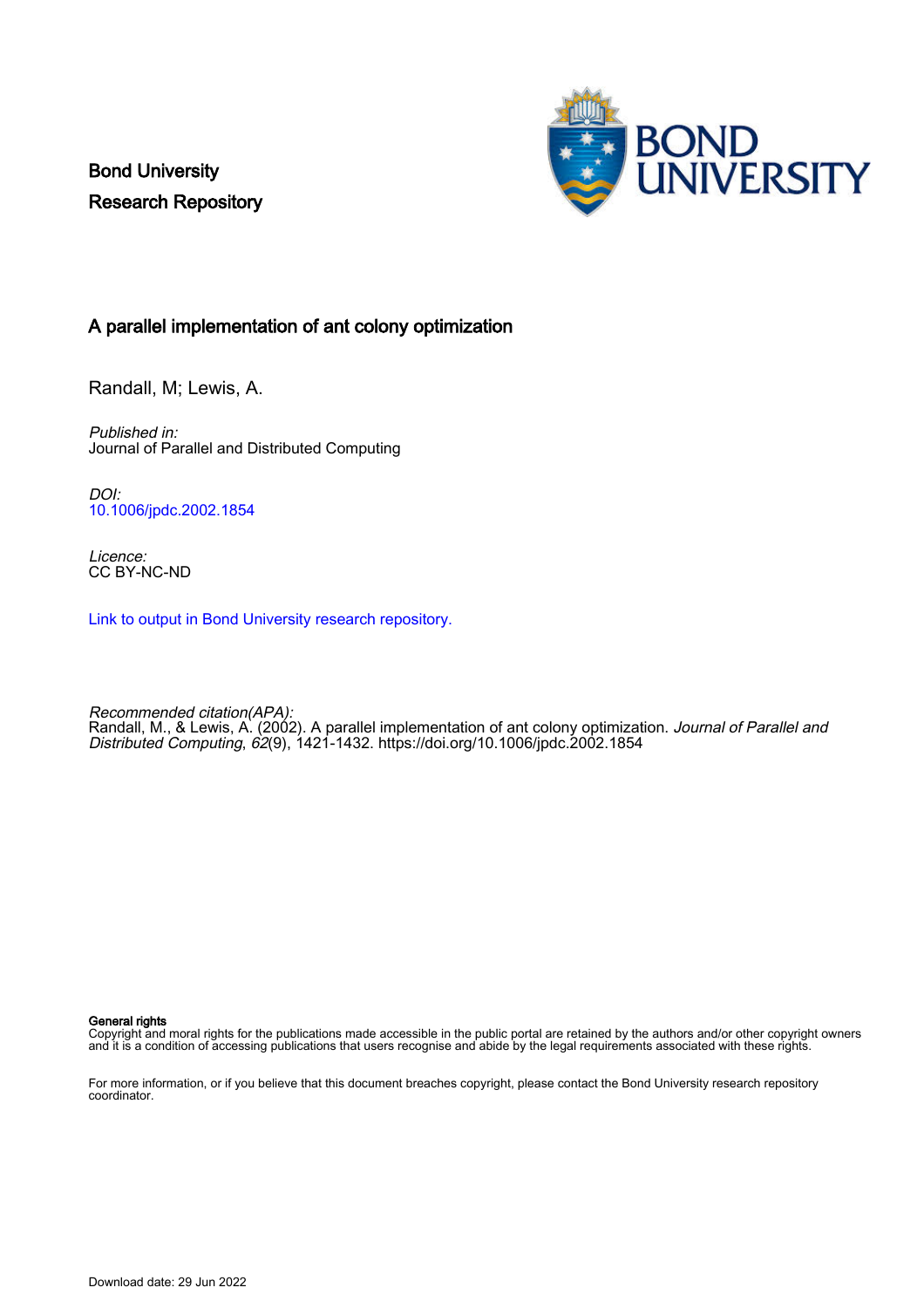# A Parallel Implementation of Ant Colony  $Optimisation<sup>1</sup>$

Marcus Randall

School of Information Technology Bond University QLD 4229 Australia E-mail: mrandall@bond.edu.au

and

Andrew Lewis School of Computing and Information Technology Griffith University QLD 4111 Australia E-mail: A.lewis@mailbox.gu.edu.au

Ant Colony Optimisation is a relatively new class of meta-heuristic search techniques for optimisation problems. As it is a population based technique that examines numerous solution options at each step step of the algorithm, there are a variety of parallelisation opportunities. In this paper, several parallel decomposition strategies are examined. These techniques are applied to a specic problem, namely the travelling salesman problem, with encouraging speedup and efficiency results.

 $Key\ Words:$  Ant colony optimisation, parallelisation, travelling salesman problem.

### 1. INTRODUCTION

Ant Colony Optimisation (ACO) is a constructive population based meta-heuristic search technique. As it is a relatively recent addition to the meta-heuristic literature, its development as a standard optimisation tool is still in its infancy. Many aspects require considerable research effort. One of these is the application of parallelisation strategies in order to improve its efficiency, especially for large real world

<sup>&</sup>lt;sup>1</sup>The authors would like to acknowledge two organisations. The computational experiments were performed on the IBM SP2 operated by the Queensland Parallel Supercomputing Foundation. This research was funded by the Australian Research Council.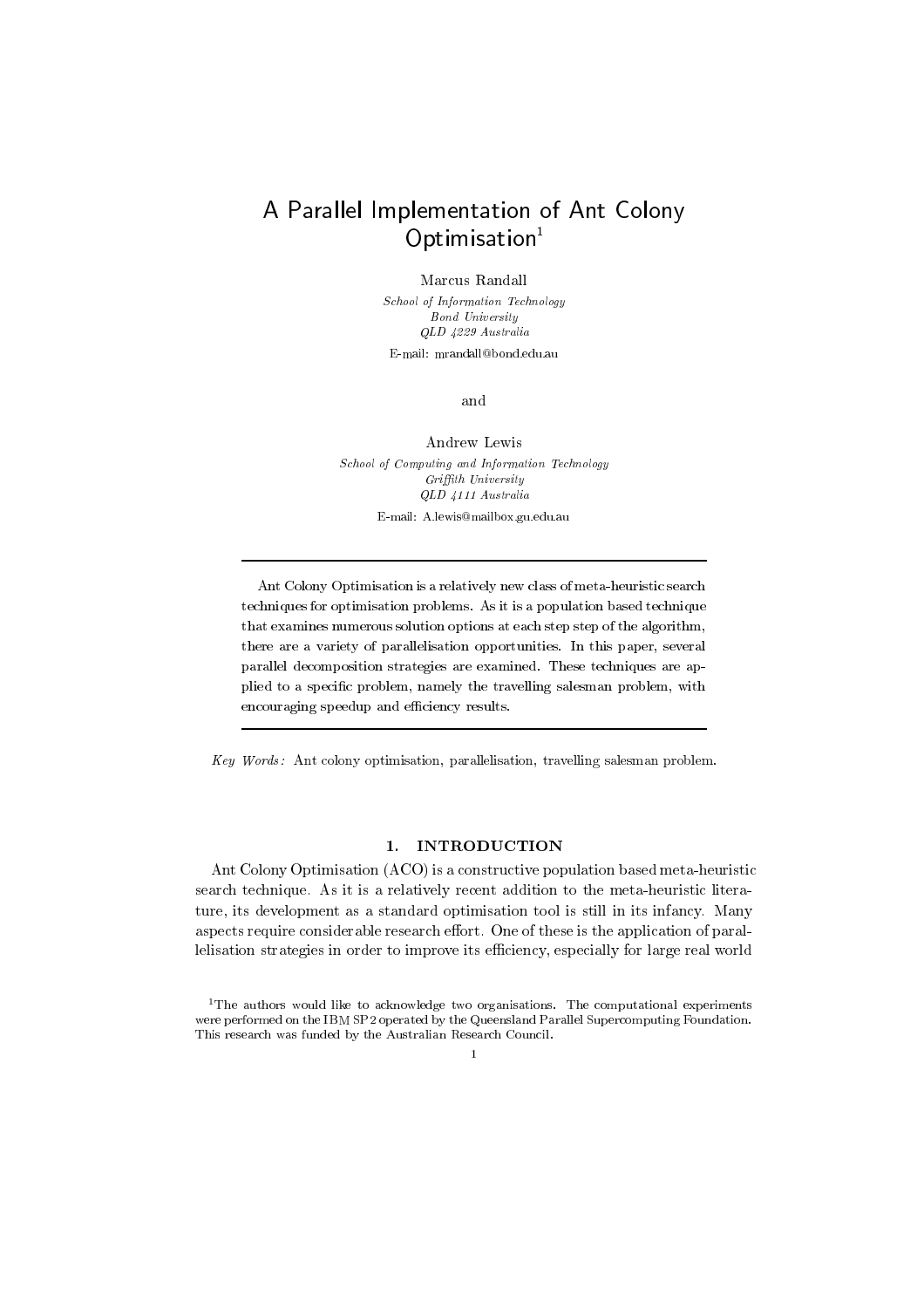2

problems. This paper classies some general parallelisation strategies for ACO and describes the application of these to the travelling salesman problem (TSP).

This paper is organised as follows. Section 2 gives a brief overview of ACO meta-heuristics. Section 3 describes some general purpose parallelisation strategies suitable for ACO while Section 4 describes our parallel implementation that solves the TSP. The results are outlined in Section 5 and conclusions are drawn in Section 6.

#### $\overline{2}$ . 2. OVERVIEW OF ACO

There are numerous ACO meta-heuristics including Ant System,  $MAX - MIN$ Ant System and Ant Colony System (ACS) [3]. The ACS search technique is used to implement our test programs as it is representative of these different approaches. ACS can best be described by using the TSP metaphor. Consider a set of cities, with known distances between each pair of cities. The aim of the TSP is to find the shortest path to traverse all cities exactly once and return to the starting city. The ACS paradigm is applied to this problem in the following way. Consider a TSP with N cities. Cities i and j are separated by distance  $d(i, j)$ . Scatter m virtual ants randomly on these cities  $(m \leq N)$ . In discrete time steps, allow each virtual ant to traverse one edge until all cities are visited. Ants deposit a substance known as pheromone to communicate with the colony about the utility of the edges. Denote the accumulated strength of pheromone on edge  $(i, j)$  by  $\tau(i, j)$ .

At the commencement of each time step, Equations 1 and 2 are used to select the next city s for ant k currently at city r. Note:  $q \in [0, 1]$  is a uniform random number and  $q_0$  is a parameter. To maintain the restriction of unique visitation, ant  $k$  is prohibited from selecting a city which it has already visited. The cities which have not yet been visited by ant k are indexed by  $J_k(r)$ .

$$
s = \begin{cases} \arg \max_{u \in J_k(r)} \left\{ \tau(r, s) \cdot [d(r, s)]^{\beta} \right\} & \text{if } q \le q_0 \\ \text{Equation 2} & \text{otherwise} \end{cases}
$$
 (1)

$$
p_k(r,s) = \begin{cases} \frac{\tau(r,s)[d(r,s)]^{\beta}}{\sum_{u \in J_k(r)} \tau(r,u)[d(r,u)]^{\beta}} & \text{if } s \in J_k(r) \\ 0 & \text{otherwise} \end{cases}
$$
(2)

It is typical that the parameter  $\beta$  is negative so that shorter edges are favoured.  $\tau(r, s)$  ensures preference is given to links that are well traversed (i.e. have a high pheromone level). Equation 1 is a highly greedy selection technique favouring cities which possess the best combination of short distance and large pheromone levels. Equation 2 balances this by allowing a probabilistic selection of the next city.

The pheromone level on the selected edge is updated according to the local updating rule in Equation 3.

$$
\tau(r,s) \leftarrow (1-\rho) \cdot \tau(r,s) + \rho \cdot \tau_0 \tag{3}
$$

Where: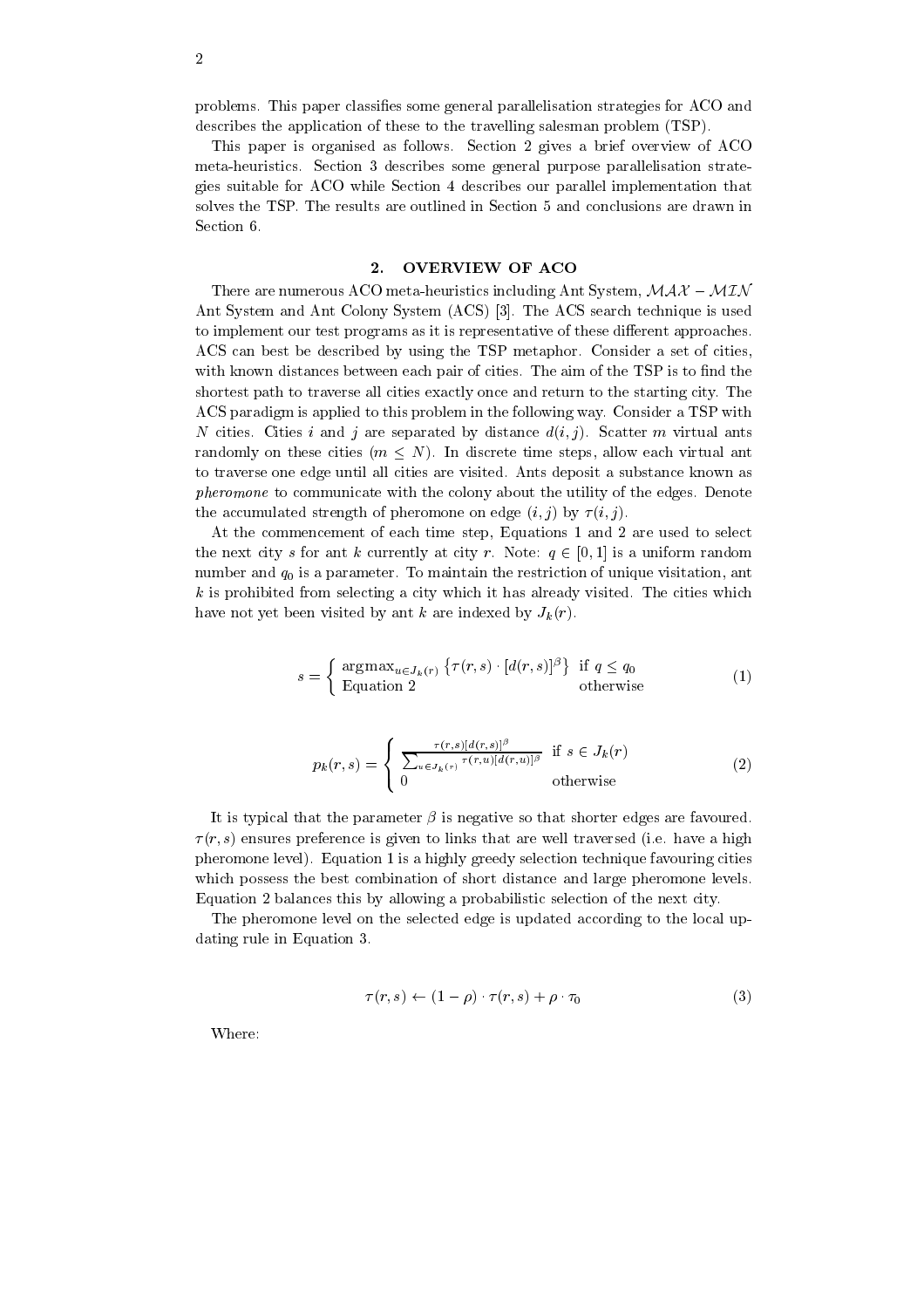$\rho$  is the local pheromone decay parameter,  $0 < \rho < 1$ .

 $\tau_0$  is the initial amount of pheromone deposited on each of the edges. According to Dorigo and Gambardella [4], a good initial pheromone is  $\tau_0 = (NL_{nn})^{-1}$  where  $L_{nn}$  is the cost produced by the nearest neighbour heuristic.

Upon conclusion of an iteration (i.e. all ants have constructed a tour), global updating of the pheromone takes place. The edges that compose the best solution to date<sup>2</sup> are rewarded with an increase in their pheromone level. This is expressed in Equation 4.

$$
\tau(r,s) \leftarrow (1-\gamma) \cdot \tau(r,s) + \gamma \cdot \Delta \tau(r,s) \tag{4}
$$

Where:

 $\Delta \tau(r, s)$  is used to enforce the pheromone on the edges of the solution (see Equation 5). L is the length of the best (shortest) tour to date while  $Q$  is a constant that is usually set to 100 [5].

$$
\Delta \tau(r,s) = \begin{cases} \frac{Q}{L} & \text{if } (r,s) \in \text{ globally best tour} \\ 0 & \text{otherwise.} \end{cases}
$$
 (5)

 $\gamma$  is the global pheromone decay parameter,  $0 < \gamma < 1$ .

The basic operation of ACS is described by the pseudocode in Figure 1.

#### 3. GENERAL PARALLELISATION STRATEGIES

Despite the fact that ACO is an inherently parallelisable search technique on a number of levels, little research has been conducted on this aspect apart from Bulnheimer, Kotsis and Strauß [2], Stützle [14] and Michel and Middendorf [9]. The former work is a preliminary investigation of parallelism at the ant (agent) level. However, the authors did not implement their system on aparallel architecture. Hence, it is difficult to determine the efficiency of their parallelisation scheme. Stutzle [14] describes the simplest case of parallelisation, that of parallel independent ACO searches that do not interact. Michel and Middendorf [9] describe an island model (adapted from genetic algorithms) in which separate ant colonies exchange trail information.

In this section, five possible parallelisation strategies for ACO meta-heuristics are described. All of these, except for *Parallel Independent Ant Colonies*, are based on the well-known master/slave approach [6] and are hence appropriate for the widely popular MIMD (Multiple Input, Multiple Data) machine architectures [8]. In addition, a standard tool such as the MPI (Message Passing Interface) library can be used to program the ACO engine, ensuring cross platform compatibility. Methods 2, 4 and 5 are new for ACO. In considering different parallel techniques, it must be

 $\overline{P}$ This is known as the global-best [4] scheme. An *iteration-best* scheme, where the edges of the best solution in the current colony of ants is used, is also possible.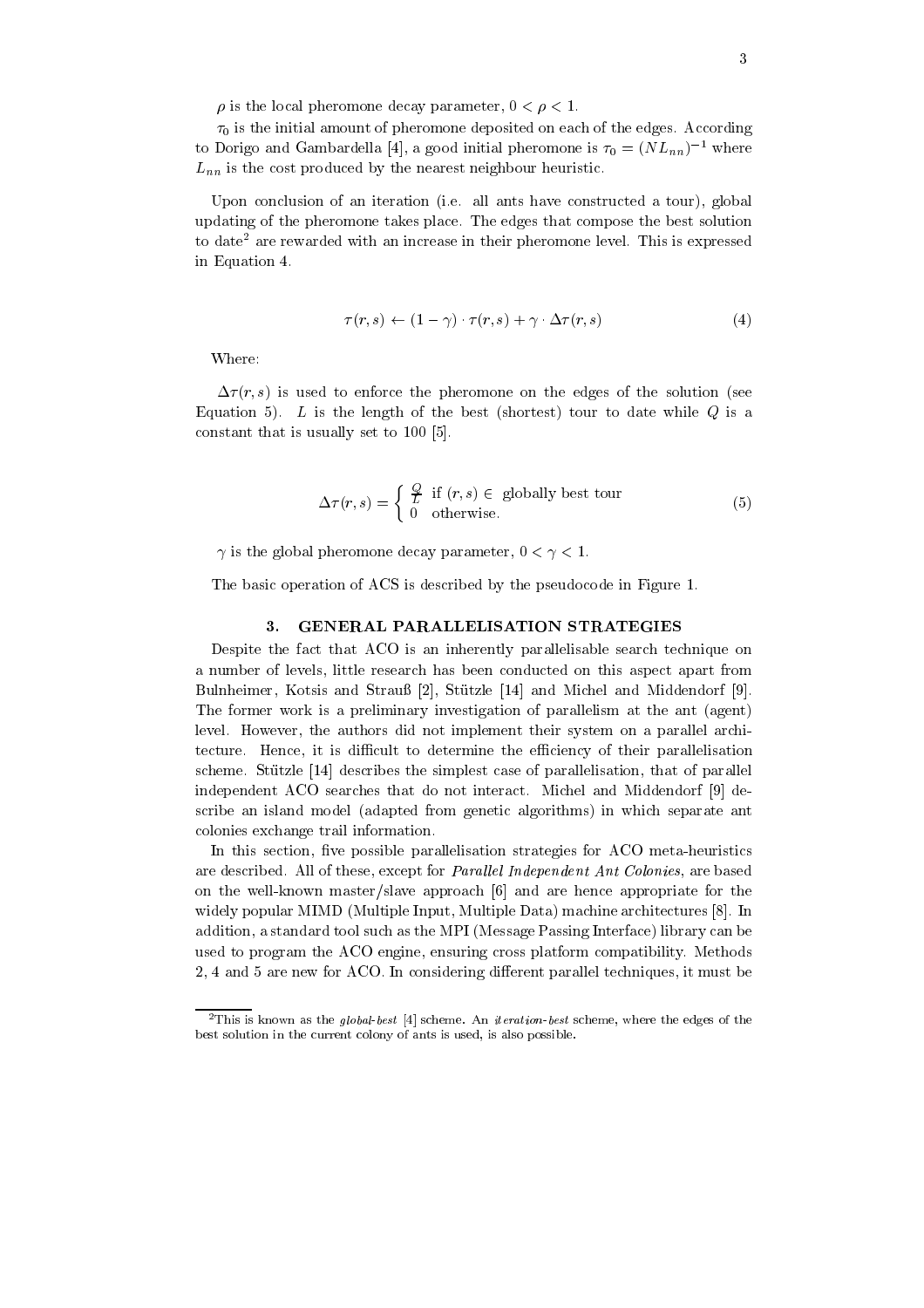```
Initialise pheromone on all edges;
m = 1 (stopping criterion is not met)
  Deposit each ant on a random city such that no two
  ants are present on the same critically
  For(the number of cities)
    For(each ant)
       Choose the next city to visit according to
       Equation 1;
    E = E E = 0For(each ant)
       Update the pheromone on each edge according
       t \sim T . The Equation 3 T and 3; T and 3; T and 3; T and 3; T and 3; T and 3; T and 3; T and 3; T and 3; T and 3; T and 3; T and 3; T and 3; T and 3; T and 3; T and 3; T and 3; T and 3;
    E = E E = 0End For;
  If the best tour from this iteration is better than the state of the state of the state of the state of the st
  gens best tour tour the set this is the get the set the set of the set of the set of the set of the set of the
 tour;Reinforce the pheromone of the edges belonging to the
  grobally best tour according to Equation 4;
End While;
Output the globally best tour and cost;
```
FIG. 1. Pseudocode of ACS applied to the TSP.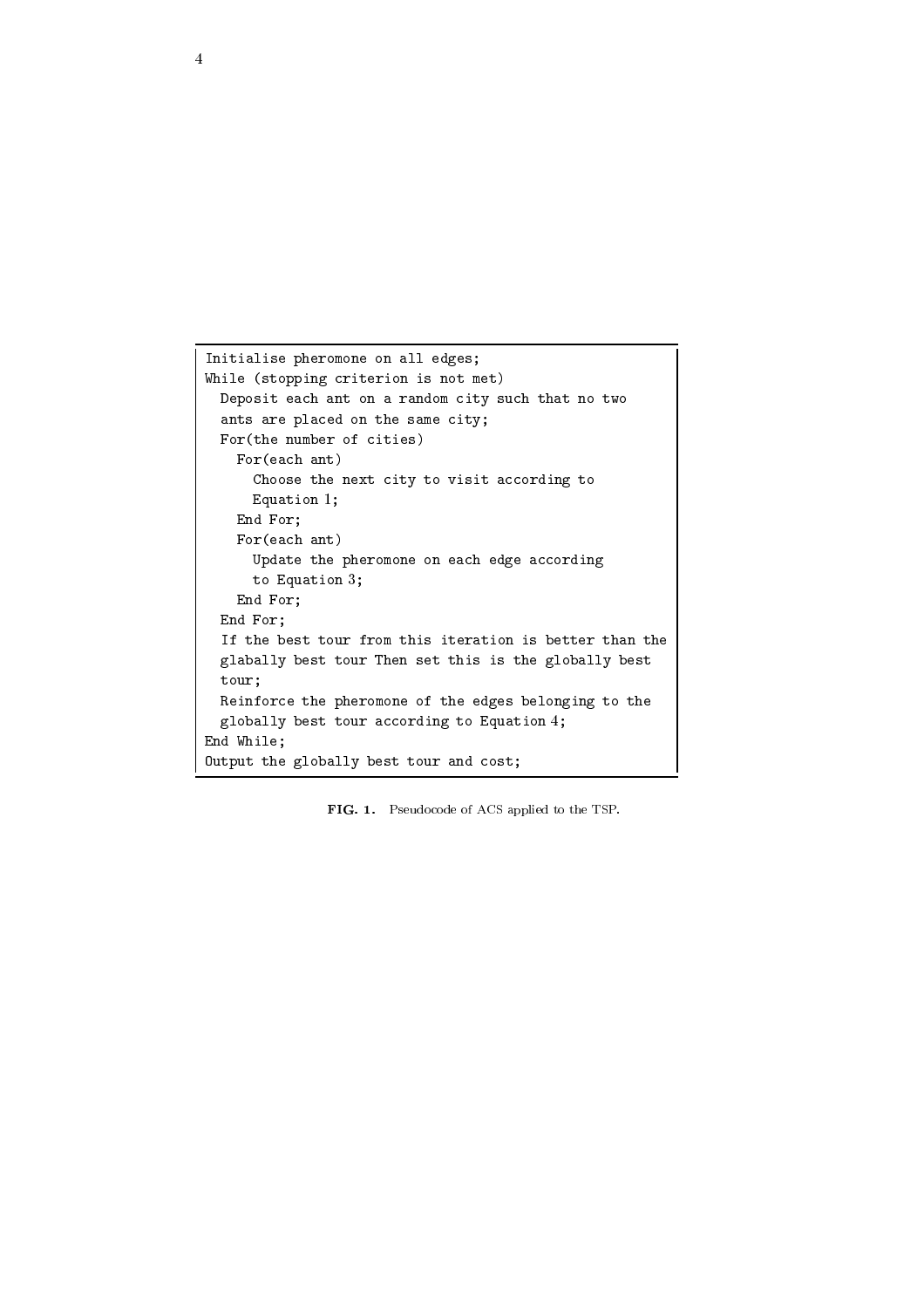noted that parallel performance can be degraded when there is large communication overhead between processors. All of the methods assume a distributed rather than shared memory system, as these architectures are more common [6]. However, as ACO systems typically use global memory structures (such as the pheromone matrix), a shared memory machine would mean a lot less communication and a corresponding increase in parallel performance.

#### 3.1. Parallel Independent Ant Colonies

For this approach, a number of sequential ACO searches are run across available processors. Each colony is differentiated on the values of key parameters. While any of the parameters can be varied across the processors, random seed would be the clear choice. The advantage of this method is that no communication is required between the processors. This is a naive approach that can be run as a number of sequential programs on an MIMD machine/cluster of workstations.

#### 3.2. Parallel Interacting Ant Colonies

This approach is similar to the method above, except that at given iterations, an exchange of information between the colonies occurs. The pheromone structure of the `best' performing colony is copied to the other colonies. The question becomes one of defining the best performing colony, as a number of different measures could be used. The communication cost for this method can be quite high due to the necessity of broadcasting entire pheromone structures, which can be large for many problems.

#### 3.3. Parallel Ants

In this approach, each ant (slave) is assigned a separate processor with which to build its solution. In the case that  $m > P$ , clustering a number of ants on each processor is required. The master processor is responsible for receiving user input, placing the ants at random solution starting points, performing the global pheromone update and producing the output. It may also act as a slave in order to ensure a more efficient implementation.

This technique has a moderate communication overhead. The largest component is the maintenance of the separate pheromone structures. After the completion of each step of the algorithm, each ant must send an update to each copy of  $\tau$  in order to satisfy the local pheromone updating rule.

#### 3.4. Parallel Evaluation of Solution Elements

At each step of the algorithm, each ant examines all of the available solution elements before selecting one. This can be quite a computationally expensive operation especially if constraints need to be assessed. As each of the solution elements are independent of one another, they can be evaluated in parallel. Therefore, each slave processor is assigned an equal number of solution elements to evaluate. This is suitable for highly constrained problems.

This approach has been used extensively in the parallelisation of tabu search, see Randall and Abramson [11].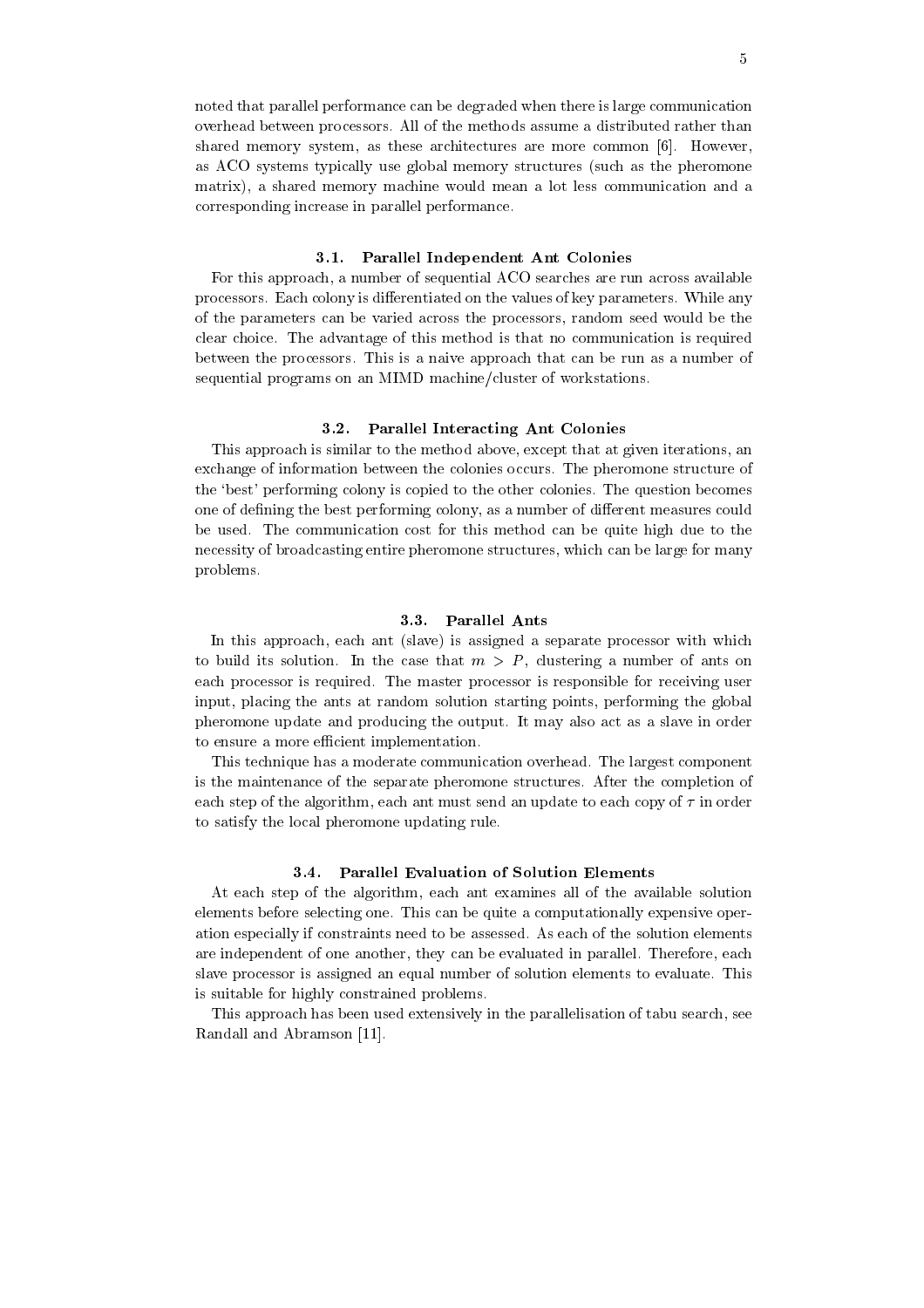#### 3.5. Parallel Combination of Ants and Evaluation of Solution Elements

Given that enough processors are available, a combination of the previous two strategies is possible. In this case, each ant is assigned an equal number of processors (a group). Within each group, a group master is responsible for constructing the ant's tour and delegating the evaluation of the solution elements to each of the group's slaves. For instance, given ten ants (as commonly used in ACS [4]) and two processors per ant group, this equates to 20 processors. For modern parallel machines, this is not an unreasonable requirement.

#### 4. APPLICATION TO THE TSP

In this paper, one of the aforementioned parallelisation schemes on TSP, namely the *Parallel Ants* scheme is empirically evaluated. Only this scheme is used because of the following reasons. It is believed that the communication overhead for Parallel Interacting Ant Colonies will be too large for the TSP. However, for other problems such as the network synthesis problem (see Randall and Tonkes [12]), that have much smaller pheromone structures, this technique would be more appropriate. The *Parallel Evaluation of Solution Elements* technique (and hence the Parallel Combination of Ants and Evaluation of Solution Elements technique) is only effective if the cost of the evaluation of an element is high (i.e. the computation is expensive and/or there are numerous and difficult constraints to evaluate), which is not the case for the TSP. Again, the network synthesis problem would benefit from this approach.

Figures 2 and 3 describe the master's and the slaves' activities and communication using pseudocode respectively for the *Parallel Ants* scheme. Note, the terms 'ant' and 'slave' are used interchangably throughout the remainder of this paper. In this algorithm, each processor simulates one ant and maintains its own copy of the pheromone matrix which is incrementally updated throughout the run. This is done to ensure a minimal amount of communication. However, it is anticipated that the bulk of the communication overhead will be in the pheromone updates.

### 5. COMPUTATIONAL EXPERIENCE

A number of TSP problem instances have been selected with which to test the ACS engine. These problems are from TSPLIB [13] and are given in Table 1.

These problems are run using the set of parameters given in Table 2 as these have been found to give good performance in Dorigo and Gambardella [4] and Dorigo, Maniezzo and Colorni [5]. The computer platform used to perform the experiments is an IBM SP2 consisting of 18 RS6000 model 590 processors with a peak performance of 266 MFLOPS per node. At most eight dedicated processors are available for parallel computation on this machine.

The guidelines for reporting parallel experiments as outlined in Barr and Hickman [1] are followed. The most common measure of effectiveness of a parallel algorithm is given by speedup. Speedup is defined by Equation 6.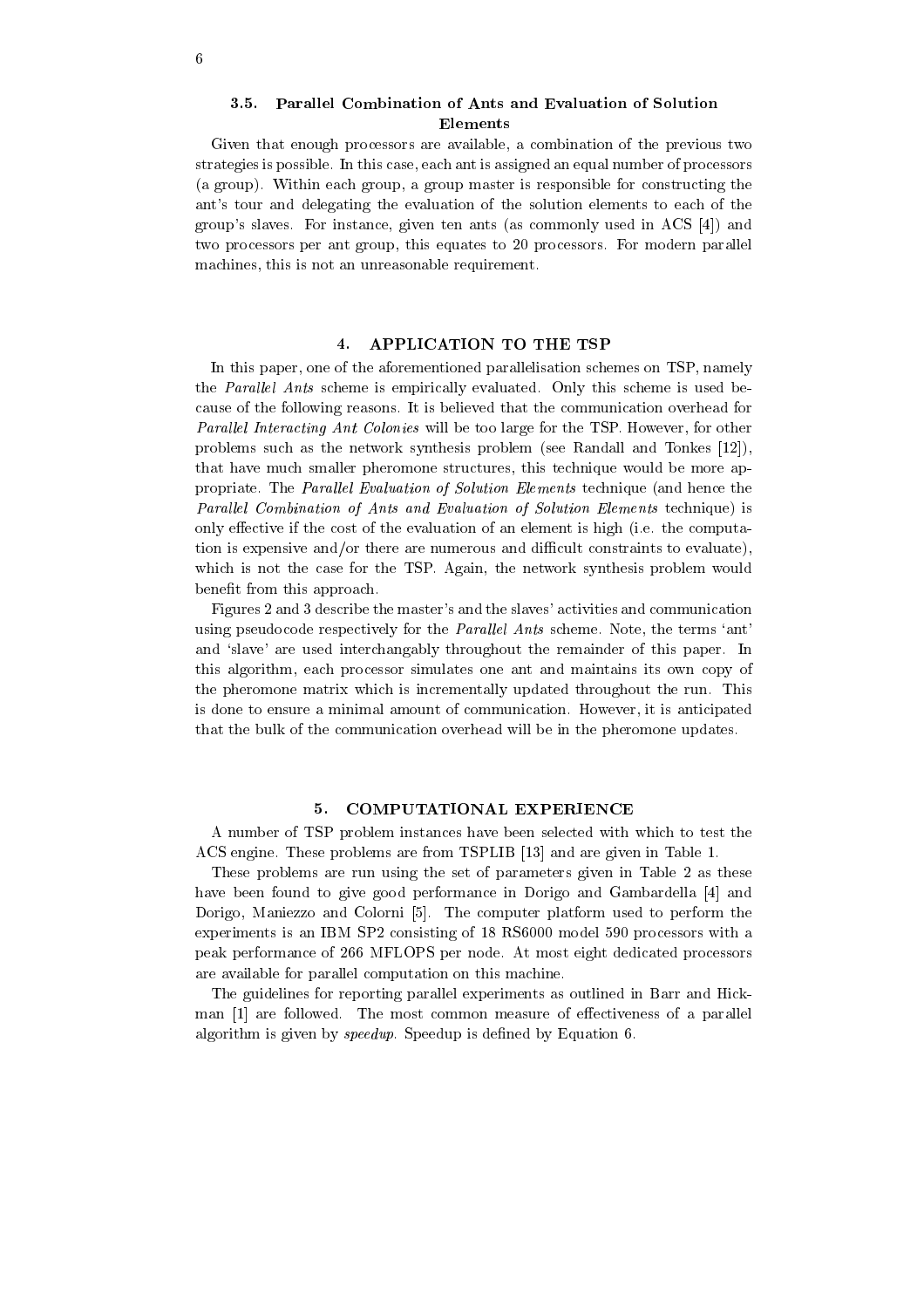```
Get user parameters(; q0; 
 ; ; seed);
B = 0 and B = \{p, q, q, r, p, q, s, \ldots \} to each and qL_{nn} =Calculate the nearest neighbour cost;
\tau_0 = (NL_{nn})^{-1};Broadcast 0 to each ant;
Broadcast the distribution and \sim to each and the distribution of the distribution of the distribution of the distribution of the distribution of the distribution of the distribution of the distribution of the distributi
while (termination condition at \simDeposit each ant on a random city such that it one to
  ants are placed on the same city; where \alphasena cach initial city; to cach ant;
  For (each city)
     Receive each ant's next city and add to the colony solution;
     Update the pheromone matrix using the local update rule;
     B = 0 and B = 0 is the pheromone update s \{v_i, j, i, j, j, \ldots\} to each and jE = E E = 0Receive the cost of each ant's solution;
  iteration best cost =Determine the best solution
  cost from each the current colony;
  \blacksquare (iteration best cost \sim best cost)
    best\_cost = iteration\_best\_cost;E = E E = 1Update the pheromone matrix using the global update rule;
  Broadcast N pheromone updates to each ant;
  Determine it the termination contains the second and broadcast and broadcast and broadcast and broadcast and b
  to each ant;
End While;
End.
```
FIG. 2. The pseudocode for the master processor applied to the TSP for the *Parallel Ants* strategy.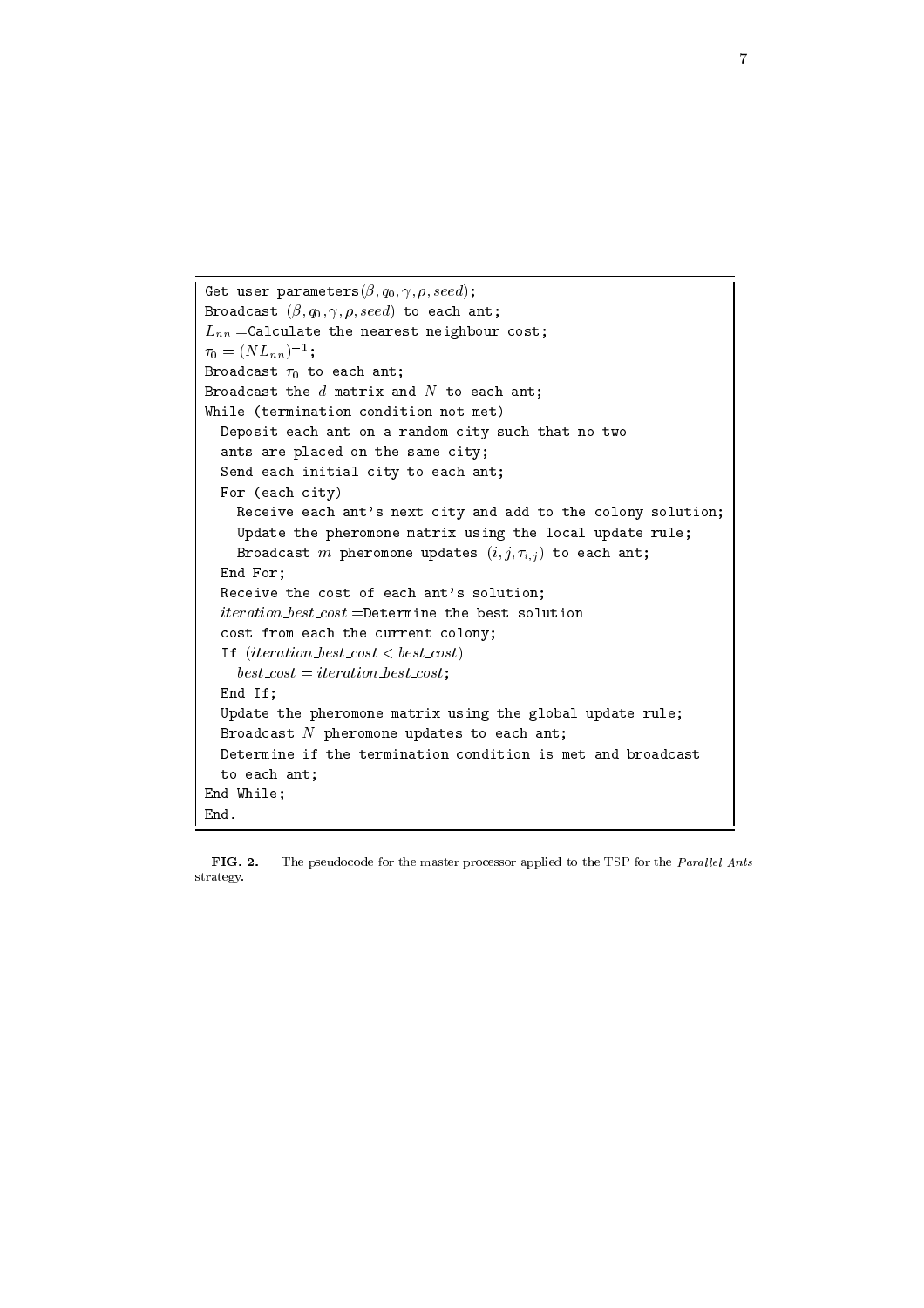```
R_{\text{rel}} \sim (p, q_0, p, p, \text{even}) from the master;
Receive 0 from the master;
Receive the distribution and not not make matrix and \mathbf{r}Initialise the pheromone matrix with 0;
while (termination is the condition is not met)
  initial city = city = receive the initial city
  f(x) = f(x) , and f(x) = f(x)For (each city)
    next\_city =choose the next city according to
     Equation 1;
     S . The master control S and S and S and S and S and S and S and S and S and S and S and S and S and S and S and S and S and S and S and S and S and S and S and S and S 
    cost = cost + d_{city,next\_city};
    city = next\_city;E = E E = 0cost = cost + d_{next\_city,initial\_city};
  Send cost to the master;
  Receive the pheromone update from the master;
  Receive the termination information signal from
  the master;
End While;
End.
```
FIG. 3. The pseudocode for the slave processors applied to the TSP for the *Parallel Ants* strategy.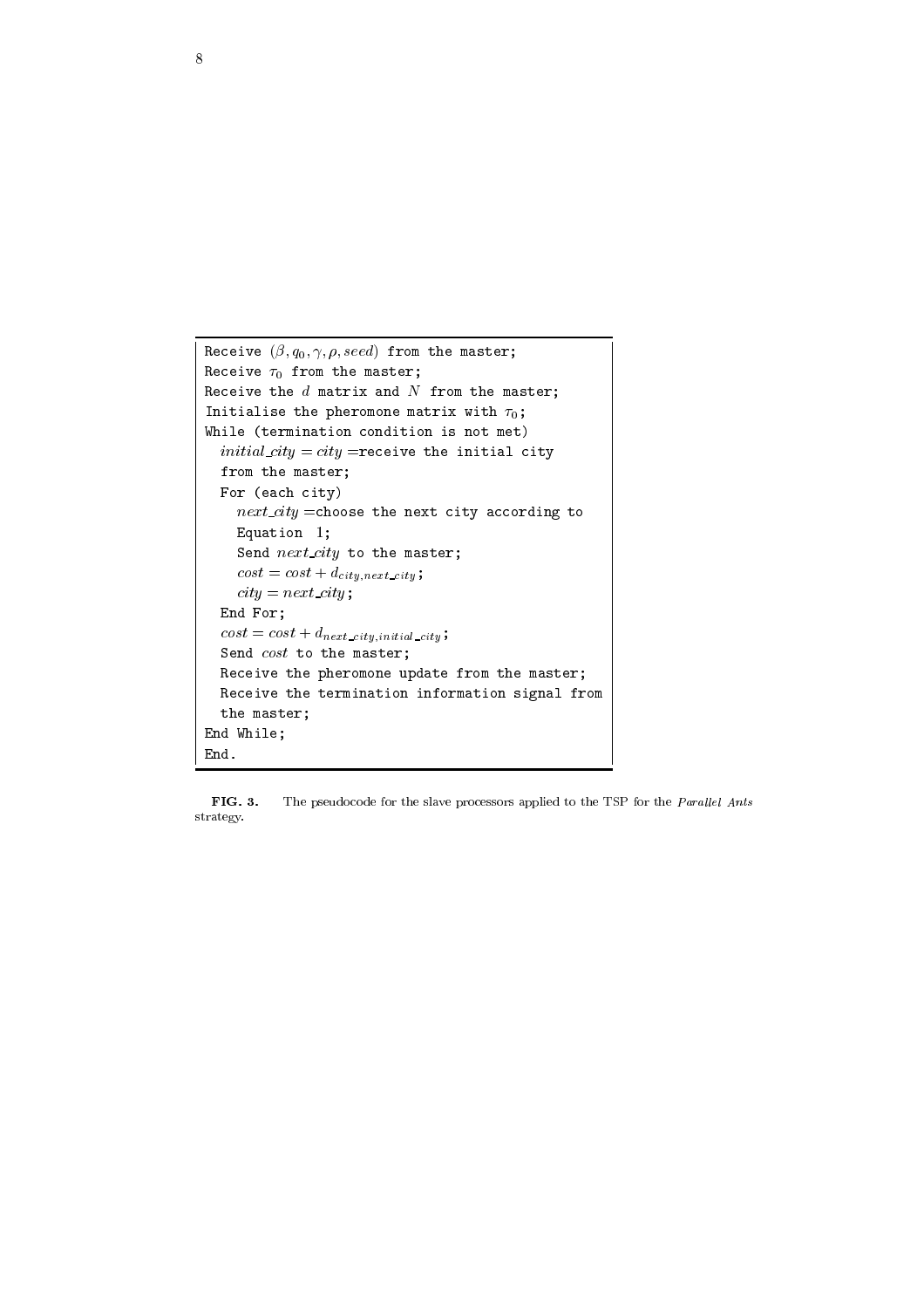| Name            | Size (cities) | Best-Known Cost |  |  |
|-----------------|---------------|-----------------|--|--|
| gr24            | 24            | 1272            |  |  |
| $\mathrm{st70}$ | 70            | 675             |  |  |
| $k$ ro $A$ 100  | 100           | 21282           |  |  |
| kroA 200        | 200           | 29368           |  |  |
| lin318          | 318           | 42029           |  |  |
| pcb442          | 442           | 50778           |  |  |
| rat575          | 575           | 6773            |  |  |
| d657            | 657           | 48912           |  |  |

TABLE 1

|                                        | TABLE 2 |  |  |  |
|----------------------------------------|---------|--|--|--|
| Parameter settings used in this study. |         |  |  |  |

| Parameter  | Value        |
|------------|--------------|
| β          | -2           |
| $\gamma$   | 0.1          |
| ρ          | 0.1          |
| m          | $2 \ldots 8$ |
| q0         | 0.9          |
| iterations | 1000         |

speedup = Time to solve a problem with the fastest serial code on a specic parallel computer Time to solve the same problem with the same problem with the parallel parallel parallel parallel parallel par code using  $P$  processors on the same computer (6)

According to Barr and Hickman, average values should not be used in Equation 6 and would require a new definition of speedup. As a result, only one seed per problem instance (and processor grouping for Method 4 and 5) is used. The numerator of Equation 6 is measured by CPU time whereas the denominator is measured by wall clock time. The efficiency of the parallel code is computed by Equation 7.

$$
efficiency = \frac{speedup}{P}
$$
 (7)

The results are outlined in Table 3. For the small problems, parallelisation is ineffective and counterproductive as the amount of communication means that the real time spent by the parallel code far exceeds the serial code. However, there is a steady (near linear) increase in the parallel efficiency when more processors are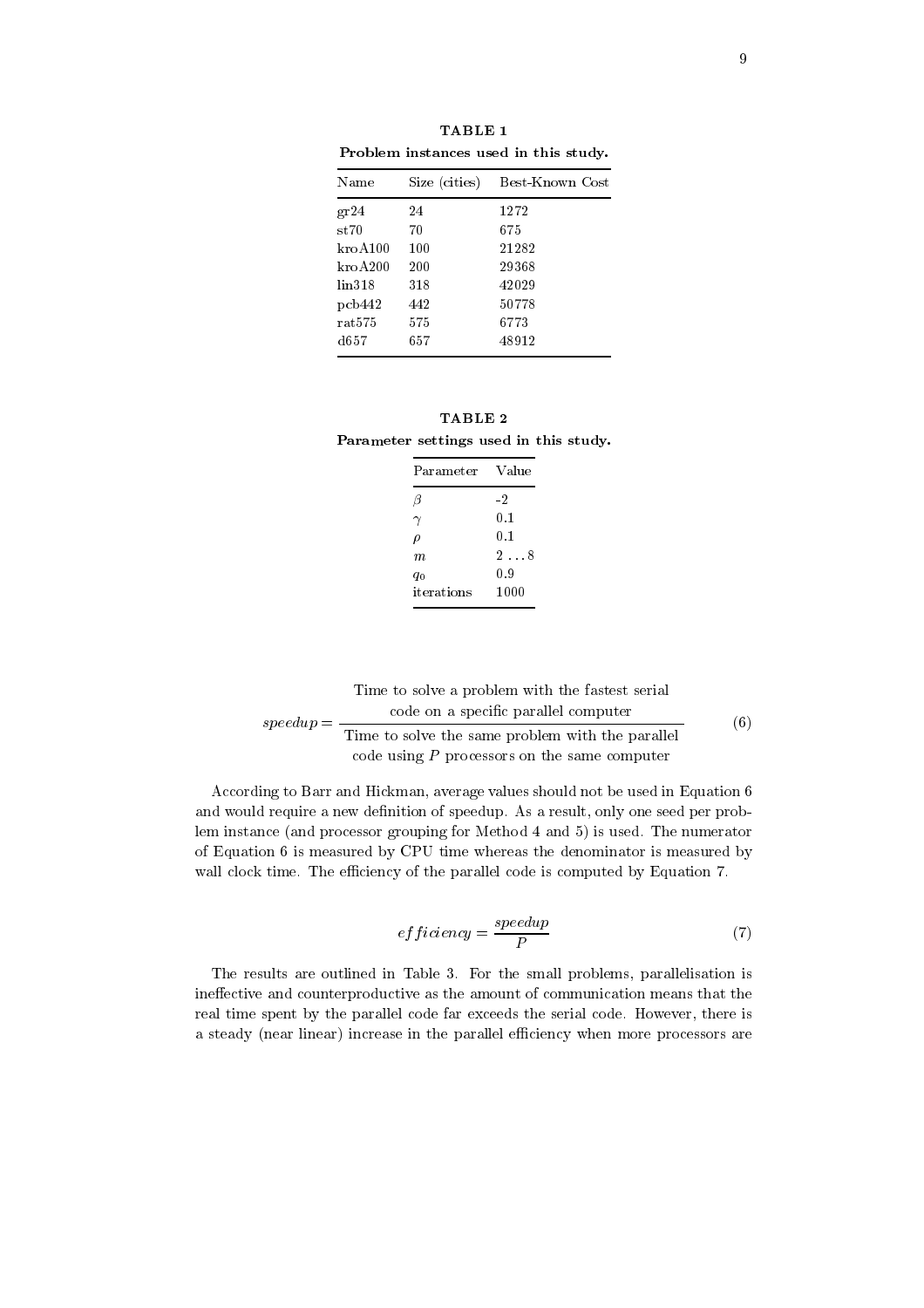added and the problem size is increased. Problems having over 200 cities receive benefit from the parallelisation scheme.

| Problem         | $\boldsymbol{P}$ |      |      |      |      |      |      |
|-----------------|------------------|------|------|------|------|------|------|
|                 | $\overline{2}$   | 3    | 4    | 5    | 6    | 7    | 8    |
| gr24            | 0.08             | 0.06 | 0.07 | 0.07 | 0.07 | 0.06 | 0.06 |
|                 | 0.04             | 0.02 | 0.02 | 0.01 | 0.01 | 0.01 | 0.01 |
| st70            | 0.27             | 0.21 | 0.23 | 0.24 | 0.23 | 0.21 | 0.21 |
|                 | 0.13             | 0.07 | 0.06 | 0.05 | 0.04 | 0.03 | 0.03 |
| $k$ ro $A$ 100  | 0.41             | 0.32 | 0.37 | 0.38 | 0.37 | 0.34 | 0.33 |
|                 | 0.2              | 0.11 | 0.09 | 0.08 | 0.06 | 0.05 | 0.04 |
| $k_{ro}A200$    | 0.82             | 0.84 | 0.85 | 0.92 | 0.92 | 0.91 | 0.9  |
|                 | 0.41             | 0.28 | 0.21 | 0.18 | 0.15 | 0.13 | 0.11 |
| lin318          | 1.2              | 1.44 | 1.44 | 1.59 | 1.61 | 1.53 | 1.58 |
|                 | 0.6              | 0.48 | 0.36 | 0.32 | 0.27 | 0.22 | 0.2  |
| pcb442          | 1.42             | 1.62 | 1.93 | 2.18 | 2.31 | 2.31 | 2.35 |
|                 | 0.71             | 0.54 | 0.48 | 0.44 | 0.38 | 0.33 | 0.29 |
| rat575          | $1.56\,$         | 1.78 | 2.1  | 2.55 | 2.77 | 3.02 | 3.08 |
|                 | 0.78             | 0.59 | 0.52 | 0.51 | 0.46 | 0.43 | 0.38 |
| $\mathrm{d}657$ | 1.67             | 1.95 | 2.32 | 2.89 | 3.25 | 3.29 | 3.3  |
|                 | 0.83             | 0.65 | 0.58 | 0.58 | 0.54 | 0.47 | 0.41 |

TABLE 3 Parallel speedup and efficiency results. The first entry in each cell is speedup while the second is efficiency.

Figure 4 graphically shows the speedup using six processors. While by many measures speedup is rather poor, the graph and Table 3 show that speedup  $> 1$  is achieved for problems lin318 and above, with a maximum speedup of 3.3. Speedup and efficiency increase as problem size increases. Hence for large problems, this parallelisation strategy could be used to decrease the amount of real time required.

#### 6. CONCLUSIONS

The most appropriate parallelisation technique is ultimately dependent upon the nature of the problem being solved. For problems in which most computational effort is concentrated in the evaluation of the solution elements, methods  $3,4$  and  $5$ are appropriate. Problems like the TSP in which each of the solution elements may be easy to compute, yet each solution contains many such elements, method 3 would be suitable. For those problem having a small pheromone structure, method 2 is a viable alternative. The above rules are only a guide to the parallelisation of ACO meta-heuristics and as such, a more formal and generic set should be investigated.

In this paper, the *Parallel Ants* scheme in which ants construct tours in parallel has been evaluated. A master ant is used to co-ordinate the activities of the colony. This scheme is conceptually simple and suitable for the popular MPI model on MIMD architectures. The results showed that acceptable speedup and efficiency can be achieved for larger problems  $(N > 200)$ . However, one of the disadvantages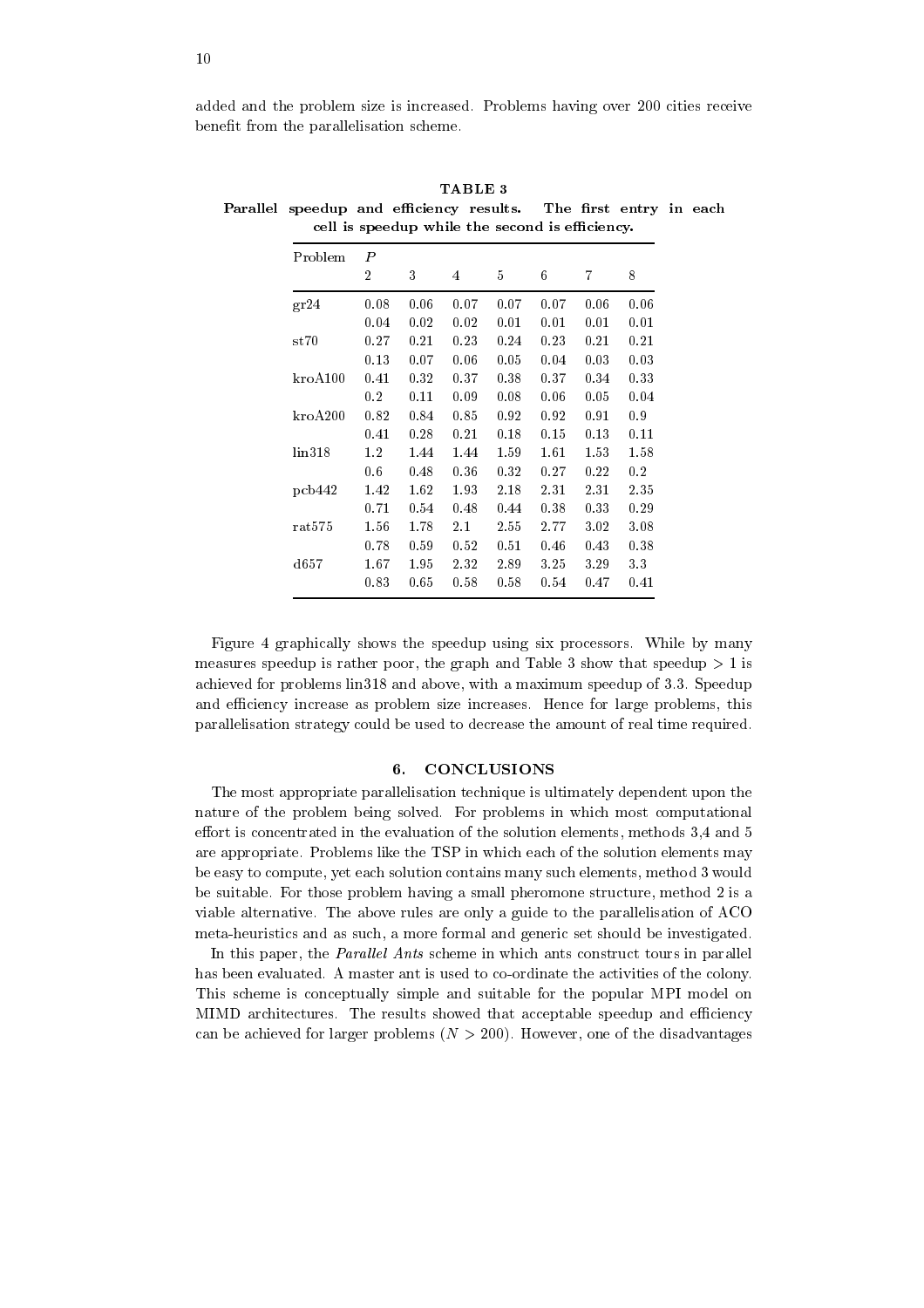

FIG. 4. Speedup on each problem using six processors.

to this scheme is the large amount of communication required to maintain the pheromone matrix.

Parallel efficiency would improve if the algorithm incorporated a larger parallelisable component. For instance, each ant could add a local search phase at the end of the construction of their tour. Another way is to use a shared memory computer. Our future work will concentrate on minimising (both absolutely and relatively) the amount and frequency of this communication. We are also investigating candidate list strategies [10] in order to reduce the number of solution elements examined by each ant at each step. Candidate list combined with effective parallelisation strategies should yield effective ACO problem solvers.

At the present time, our parallel code only allows for one ant per processor. In future versions, the number of ants will be scaled to the number of available processors. For instance, if there are ten ants but only five available processors, each processor will simulate two ants.

#### REFERENCES

- 1. Barr, R. and Hickman, B. (1993) "Reporting Computational Experiments with Parallel Algorithms: Issues, Measures and Experts' Opinions", ORSA Journal on Computing, 5, pp.  $2 - 18$ .
- 2. Bullnheimer, B., Kotsis, G. and Strauß, C. (1998) "Parallelization Strategies for the Ant System", In De Leone, R., Murli, A., Pardalos, P. and Toraldo, G. (eds.), High Performance Algorithms and Software in Nonlinear Optimization; series: Applied Optimization, 24, Kluwer: Dordrecht, pp. 87-100.
- 3. Dorigo, M. and Di Caro, G. (1999) \The Ant Colony Meta-heuristic", in New Ideas in Optimization, Corne, D., Dorigo, M. and Golver, F. (eds.), McGraw-Hill, pp. 11-32.
- 4. Dorigo, M. and Gambardella, L. (1997) "Ant Colony System: A Cooperative Learning Approach to the Traveling Salesman Problem", IEEE Transactions on Evolutionary Computing.